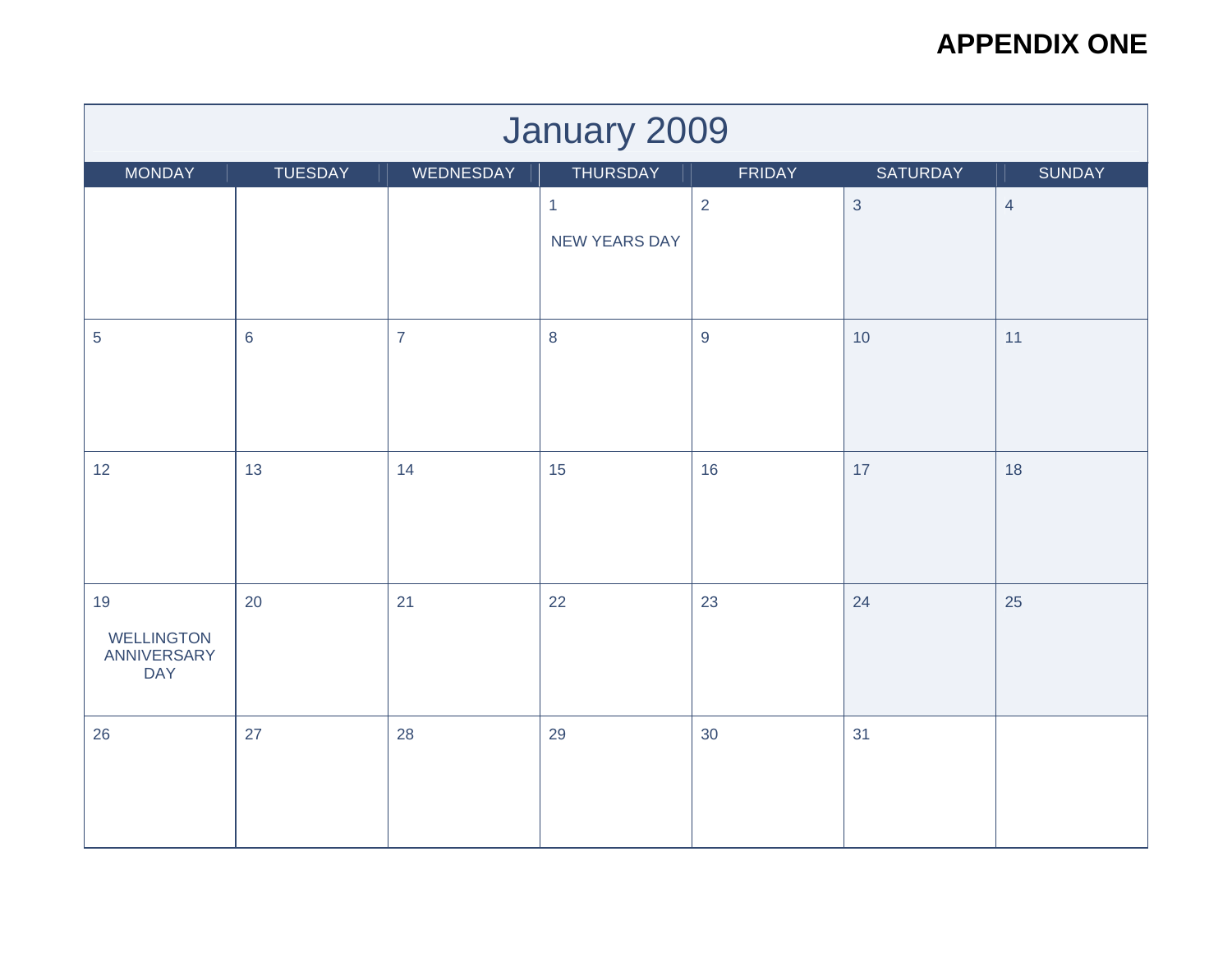| February 2009    |                                            |                                        |                                                        |                                        |                |                |  |  |
|------------------|--------------------------------------------|----------------------------------------|--------------------------------------------------------|----------------------------------------|----------------|----------------|--|--|
| <b>MONDAY</b>    | <b>TUESDAY</b>                             | WEDNESDAY                              | <b>THURSDAY</b>                                        | <b>FRIDAY</b>                          | SATURDAY       | <b>SUNDAY</b>  |  |  |
|                  |                                            |                                        |                                                        |                                        |                | $\overline{1}$ |  |  |
| $\overline{2}$   | $\overline{\mathbf{3}}$                    | $\overline{\mathbf{4}}$                | 5                                                      | $6\phantom{1}6$<br><b>WAITANGI DAY</b> | $\overline{7}$ | $\,8\,$        |  |  |
| $\boldsymbol{9}$ | 10<br><b>Pre meeting</b><br><b>Session</b> | 11                                     | 12<br><b>Strategy &amp; Policy</b><br><b>Committee</b> | 13                                     | 14             | 15             |  |  |
| 16               | 17<br><b>Pre meeting</b><br>session        | 18                                     | 19<br><b>Strategy &amp; Policy</b><br><b>Committee</b> | 20                                     | 21             | 22             |  |  |
| 23               | 24                                         | 25<br><b>Council Meeting</b><br>5.30pm | 26                                                     | 27                                     | 28             |                |  |  |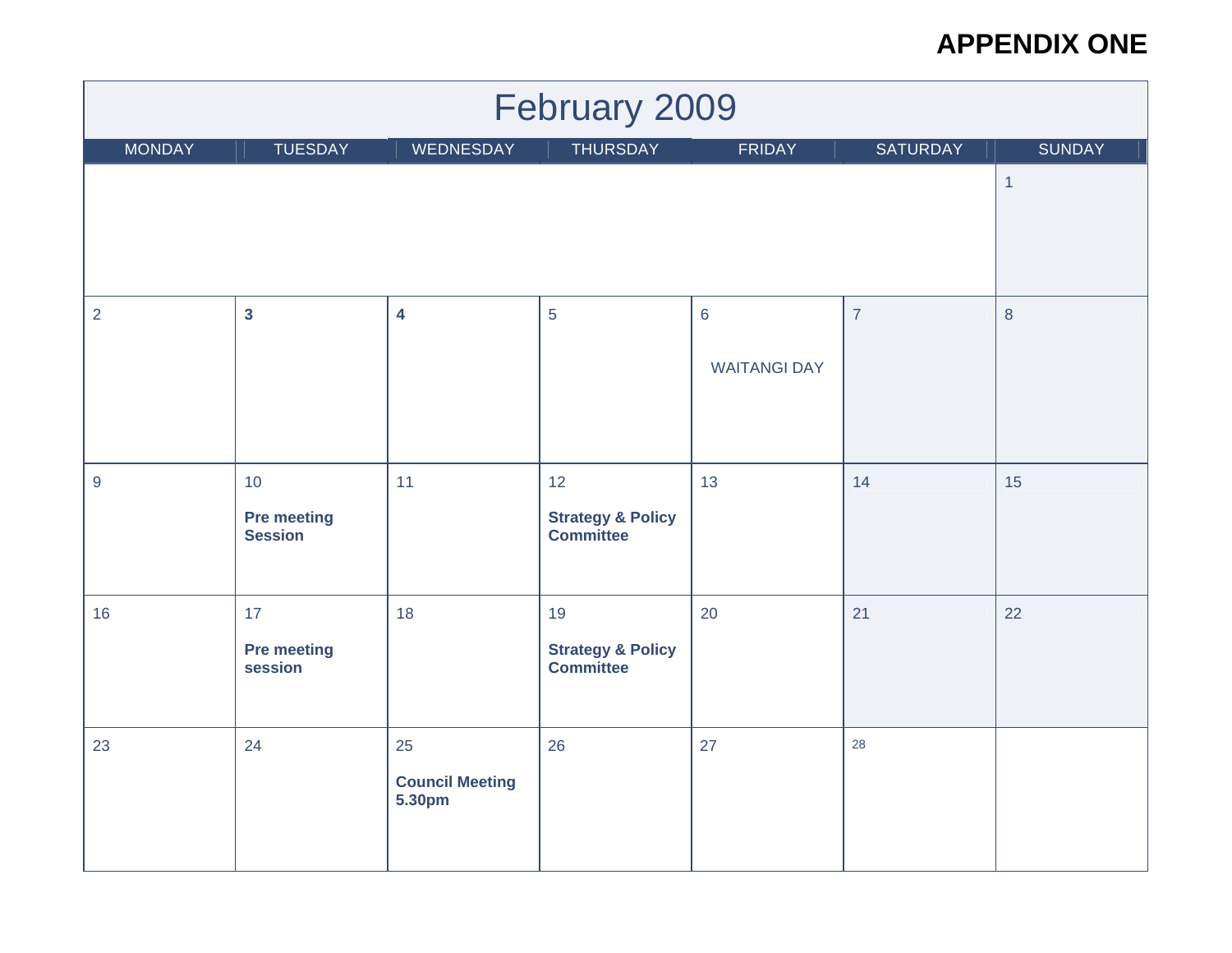| <b>March 2009</b>                                                     |                                                                        |                                                                        |                                                                        |                                                                                               |                 |               |  |  |
|-----------------------------------------------------------------------|------------------------------------------------------------------------|------------------------------------------------------------------------|------------------------------------------------------------------------|-----------------------------------------------------------------------------------------------|-----------------|---------------|--|--|
| <b>MONDAY</b>                                                         | <b>TUESDAY</b>                                                         | WEDNESDAY                                                              | <b>THURSDAY</b>                                                        | <b>FRIDAY</b>                                                                                 | <b>SATURDAY</b> | <b>SUNDAY</b> |  |  |
| 30                                                                    | 31                                                                     |                                                                        |                                                                        |                                                                                               |                 | $\mathbf{1}$  |  |  |
| $\overline{2}$                                                        | 3<br><b>Pre meeting</b><br>session                                     | $\overline{4}$                                                         | 5<br><b>Strategy &amp; Policy</b><br><b>Committee</b>                  | 6                                                                                             | $\overline{7}$  | 8             |  |  |
| 9<br><b>Strategy &amp; Policy</b><br><b>Committee</b><br><b>LTCCP</b> | 10<br><b>Strategy &amp; Policy</b><br><b>Committee</b><br><b>LTCCP</b> | 11<br><b>Strategy &amp; Policy</b><br><b>Committee</b><br><b>LTCCP</b> | 12<br><b>Strategy &amp; Policy</b><br><b>Committee</b><br><b>LTCCP</b> | 13<br><b>Strategy &amp; Policy</b><br><b>Committee</b><br><b>LTCCP (Reserve</b><br><b>Day</b> | 14              | 15            |  |  |
| 16                                                                    | 17<br><b>Pre Meeting</b><br>session                                    | 18                                                                     | 19<br><b>Strategy &amp; Policy</b><br><b>Committee</b>                 | 20                                                                                            | 21              | 22            |  |  |
| 23                                                                    | 24                                                                     | 25<br><b>Council meeting</b><br>5.30pm                                 | 26                                                                     | 27                                                                                            | 28              | 29            |  |  |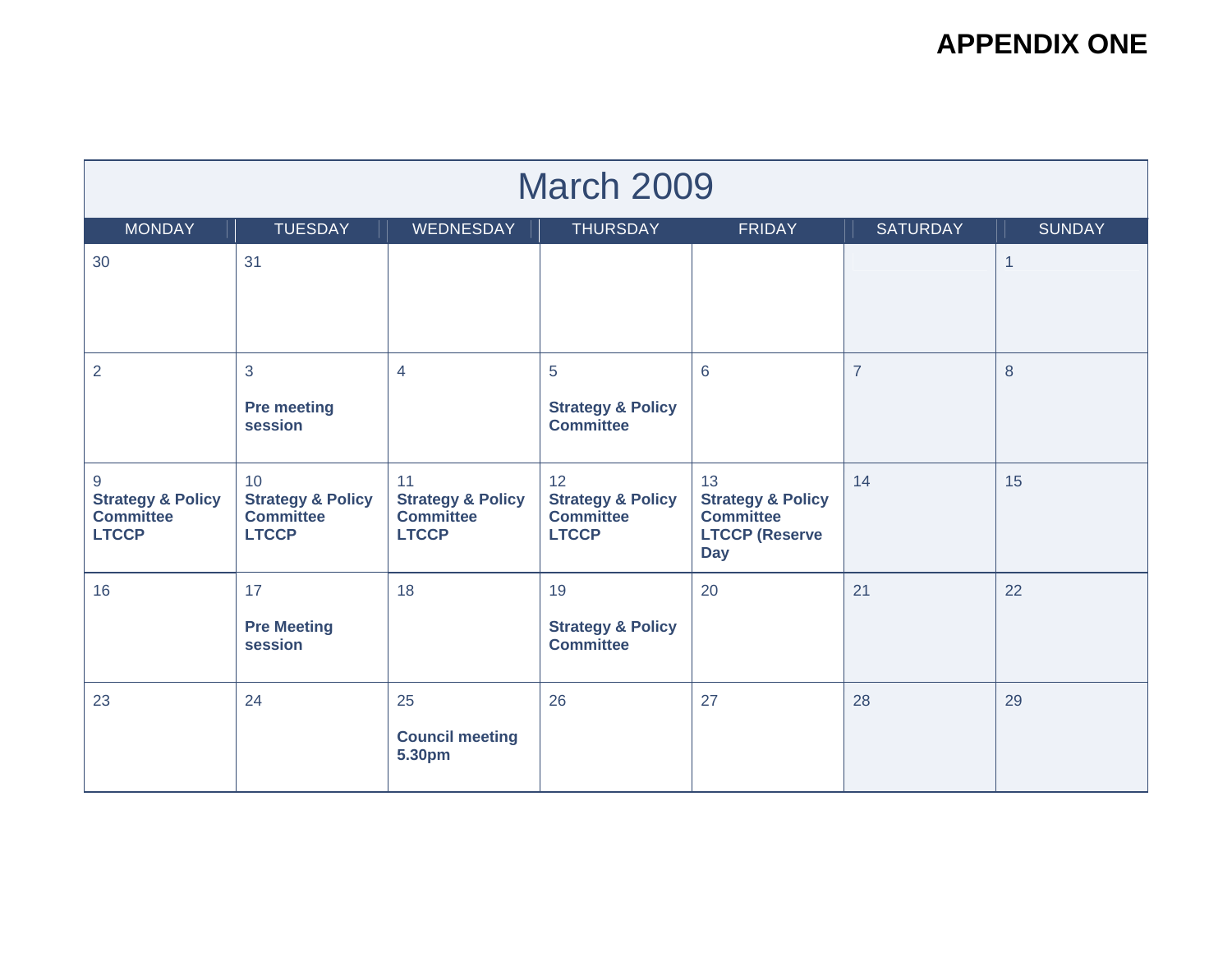| <b>April 2009</b>                    |                                                 |                                        |                                                        |                          |                        |                |  |  |
|--------------------------------------|-------------------------------------------------|----------------------------------------|--------------------------------------------------------|--------------------------|------------------------|----------------|--|--|
| <b>MONDAY</b>                        | <b>TUESDAY</b>                                  | WEDNESDAY                              | <b>THURSDAY</b>                                        | FRIDAY                   | SATURDAY               | <b>SUNDAY</b>  |  |  |
|                                      |                                                 | $\mathbf{1}$                           | $\overline{2}$                                         | 3                        | $\overline{4}$         | $\overline{5}$ |  |  |
| $\,6$                                | $\overline{7}$<br><b>Pre meeting</b><br>session | 8                                      | 9<br><b>Strategy &amp; Policy</b><br><b>Committee</b>  | 10<br><b>GOOD FRIDAY</b> | 11                     | 12             |  |  |
| 13<br><b>EASTER</b><br><b>MONDAY</b> | 14<br><b>Pre meeting</b><br>session             | 15                                     | 16<br><b>Strategy &amp; Policy</b><br><b>Committee</b> | 17                       | 18                     | 19             |  |  |
| 20                                   | 21<br><b>Pre meeting</b><br>session             | 22                                     | 23<br><b>Strategy &amp; Policy</b><br><b>Committee</b> | 24                       | 25<br><b>ANZAC DAY</b> | 26             |  |  |
| 27                                   | 28                                              | 29<br><b>Council meeting</b><br>5.30pm | 30                                                     |                          |                        |                |  |  |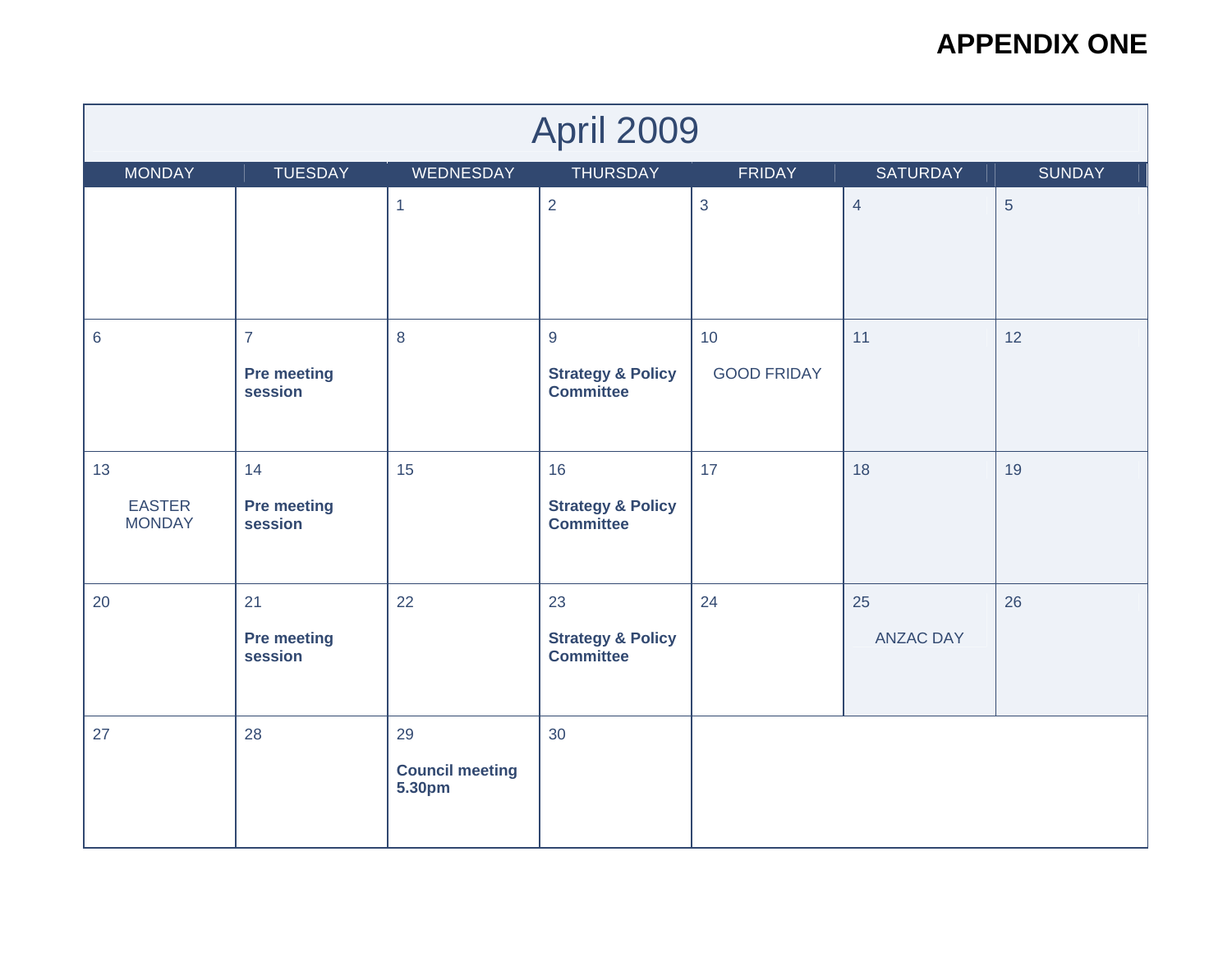| <b>May 2009</b>                              |                                                                                                     |                                              |                                                        |                                              |                |    |  |  |  |
|----------------------------------------------|-----------------------------------------------------------------------------------------------------|----------------------------------------------|--------------------------------------------------------|----------------------------------------------|----------------|----|--|--|--|
| <b>MONDAY</b>                                | <b>THURSDAY</b><br><b>TUESDAY</b><br><b>FRIDAY</b><br>WEDNESDAY<br><b>SATURDAY</b><br><b>SUNDAY</b> |                                              |                                                        |                                              |                |    |  |  |  |
|                                              |                                                                                                     | $\mathbf{1}$                                 | $\overline{2}$                                         | $\mathbf{3}$                                 | $\overline{4}$ |    |  |  |  |
| $\sqrt{5}$                                   | $6\phantom{a}$<br><b>Pre meeting</b><br>session                                                     | $\overline{7}$                               | 8<br><b>Strategy &amp; Policy</b><br><b>Committee</b>  | 9                                            | 10             | 11 |  |  |  |
| 12                                           | 13<br><b>Pre meeting</b><br>session                                                                 | 14                                           | 15<br><b>Strategy &amp; Policy</b><br><b>Committee</b> | 16                                           | 17             | 18 |  |  |  |
| 19<br><b>LTCCP hearings</b><br>Sub-committee | 20<br><b>LTCCP hearings</b><br>Sub-committee                                                        | 21<br><b>LTCCP hearings</b><br>Sub-committee | 22<br><b>LTCCP hearings</b><br>Sub-committee           | 23<br><b>LTCCP hearings</b><br>Sub-committee | 24             | 25 |  |  |  |
| 26                                           | 27                                                                                                  | 28<br><b>Council meeting</b><br>5.30pm       | 29                                                     | 30                                           | 31             |    |  |  |  |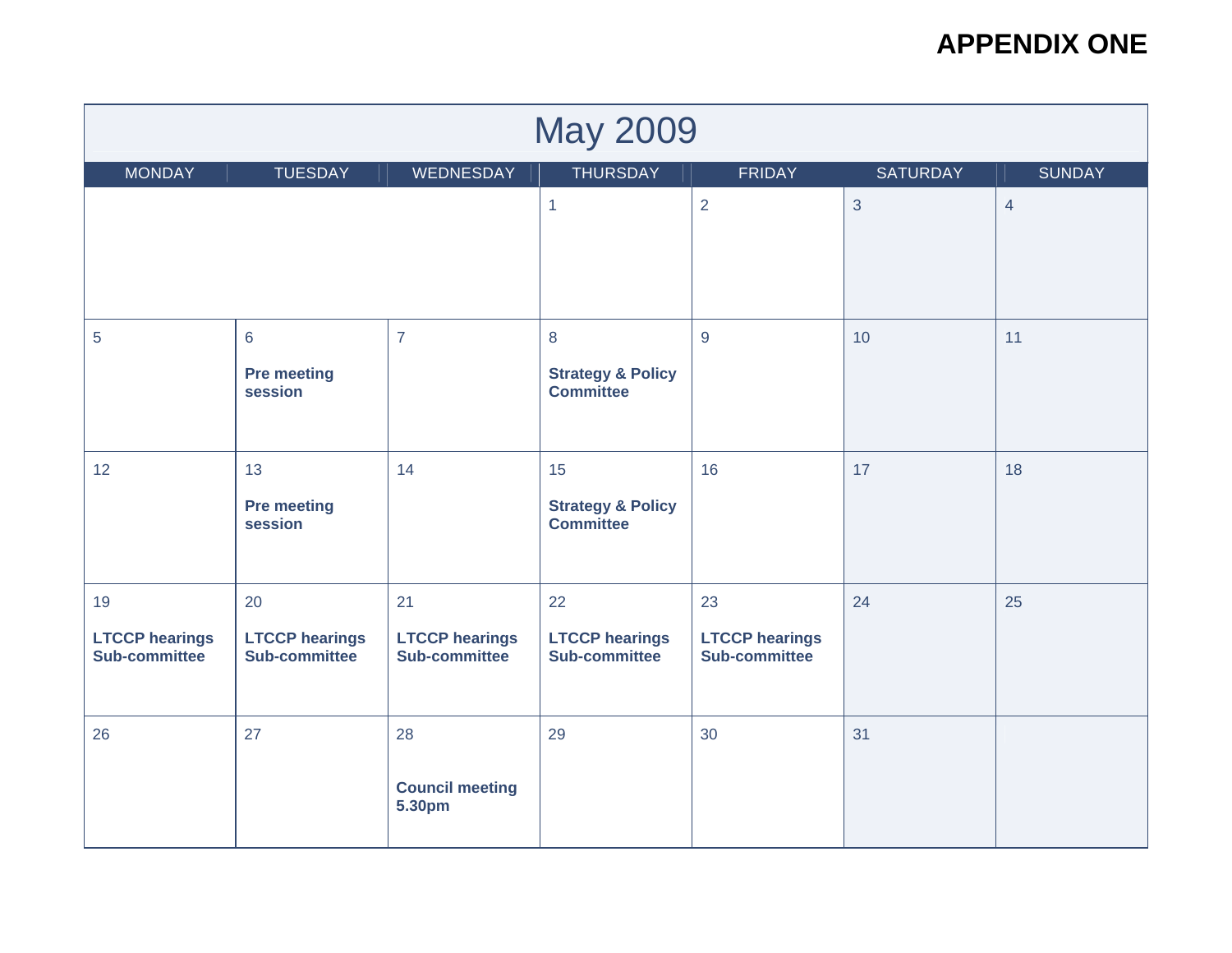| <b>June 2009</b>           |                                                                                                |                                                                                                |                                                                                                |               |                 |                |  |  |
|----------------------------|------------------------------------------------------------------------------------------------|------------------------------------------------------------------------------------------------|------------------------------------------------------------------------------------------------|---------------|-----------------|----------------|--|--|
| <b>MONDAY</b>              | <b>TUESDAY</b>                                                                                 | WEDNESDAY                                                                                      | <b>THURSDAY</b>                                                                                | <b>FRIDAY</b> | <b>SATURDAY</b> | <b>SUNDAY</b>  |  |  |
| $\mathbf{1}$               | 2                                                                                              | 3                                                                                              | $\overline{4}$                                                                                 | 5             | $6\phantom{1}$  | $\overline{7}$ |  |  |
| QUEEN'S<br><b>BIRTHDAY</b> | <b>Pre meeting</b><br>session                                                                  |                                                                                                | <b>Strategy &amp; Policy</b><br><b>Committee</b>                                               |               |                 |                |  |  |
| 8                          | $9$                                                                                            | 10                                                                                             | 11                                                                                             | 12            | 13              | 14             |  |  |
|                            | <b>Pre meeting</b><br>session                                                                  |                                                                                                | <b>Strategy &amp; Policy</b><br><b>Committee</b>                                               |               |                 |                |  |  |
| 15                         | 16<br><b>Strategy &amp; Policy</b><br><b>Committee</b><br><b>LTCCP</b><br><b>Deliberations</b> | 17<br><b>Strategy &amp; Policy</b><br><b>Committee</b><br><b>LTCCP</b><br><b>Deliberations</b> | 18<br><b>Strategy &amp; Policy</b><br><b>Committee</b><br><b>LTCCP</b><br><b>Deliberations</b> | 19            | 20              | 21             |  |  |
| 22                         | 23                                                                                             | 24                                                                                             | 25                                                                                             | 26            | 27              | 28             |  |  |
|                            |                                                                                                | <b>Council meeting</b><br>5.30pm                                                               |                                                                                                |               |                 |                |  |  |
| 29                         | 30                                                                                             |                                                                                                |                                                                                                |               |                 |                |  |  |
|                            |                                                                                                |                                                                                                |                                                                                                |               |                 |                |  |  |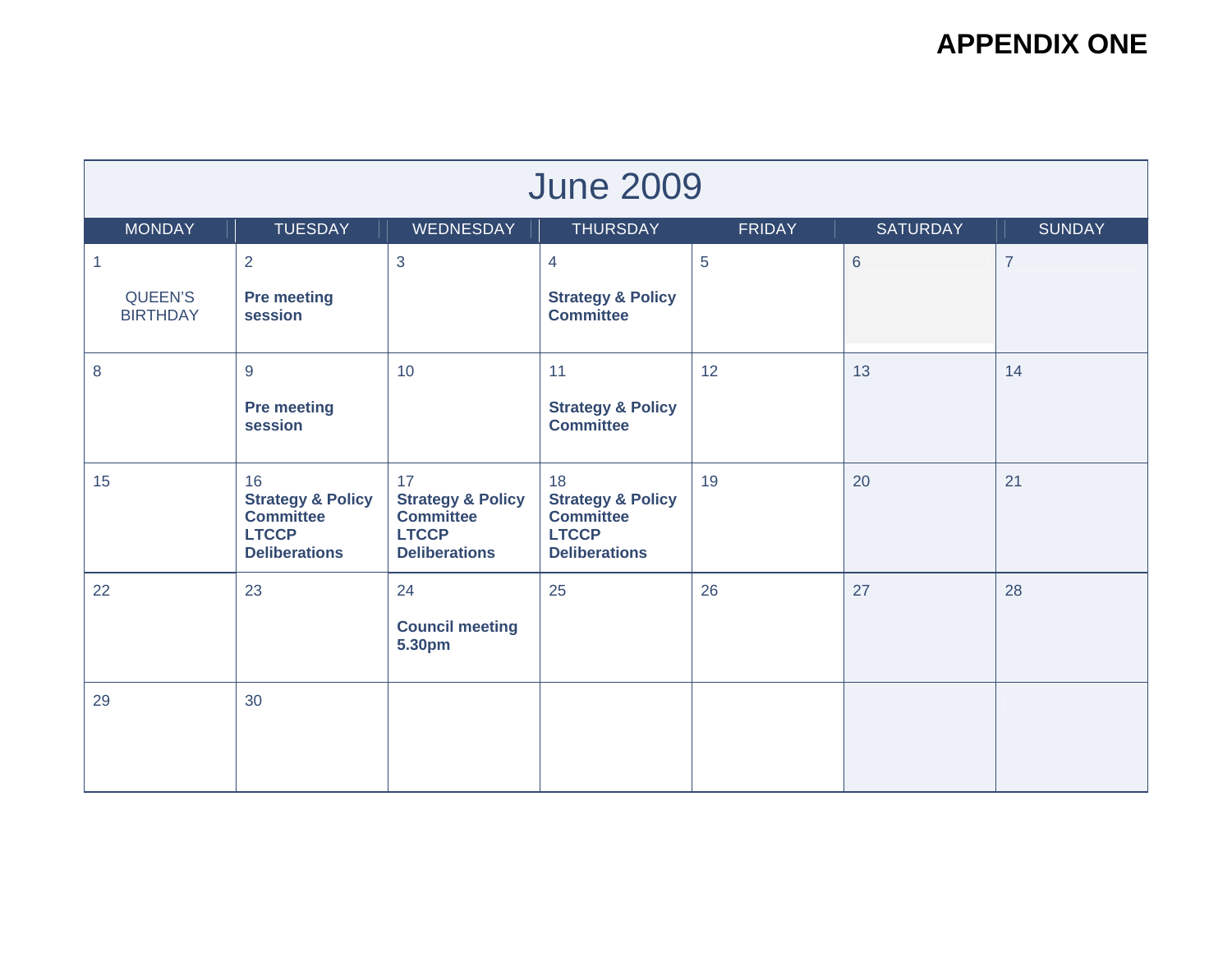| <b>July 2009</b> |                                                                         |              |                  |              |                |                |  |  |  |
|------------------|-------------------------------------------------------------------------|--------------|------------------|--------------|----------------|----------------|--|--|--|
| <b>MONDAY</b>    | <b>THURSDAY</b><br>TUESDAY<br>WEDNESDAY<br>FRIDAY<br>SATURDAY<br>SUNDAY |              |                  |              |                |                |  |  |  |
|                  |                                                                         | $\mathbf{1}$ | $\overline{2}$   | $\mathbf{3}$ | $\overline{4}$ | $\overline{5}$ |  |  |  |
| $\,6\,$          | $\overline{7}$                                                          | $\bf 8$      | $\boldsymbol{9}$ | 10           | 11             | 12             |  |  |  |
| 13               | 14                                                                      | 15           | 16               | 17           | 18             | 19             |  |  |  |
| 20               | 21                                                                      | 22           | 23               | 24           | 25             | 26             |  |  |  |
| 27               | 28                                                                      | 29           | 30               | 31           |                |                |  |  |  |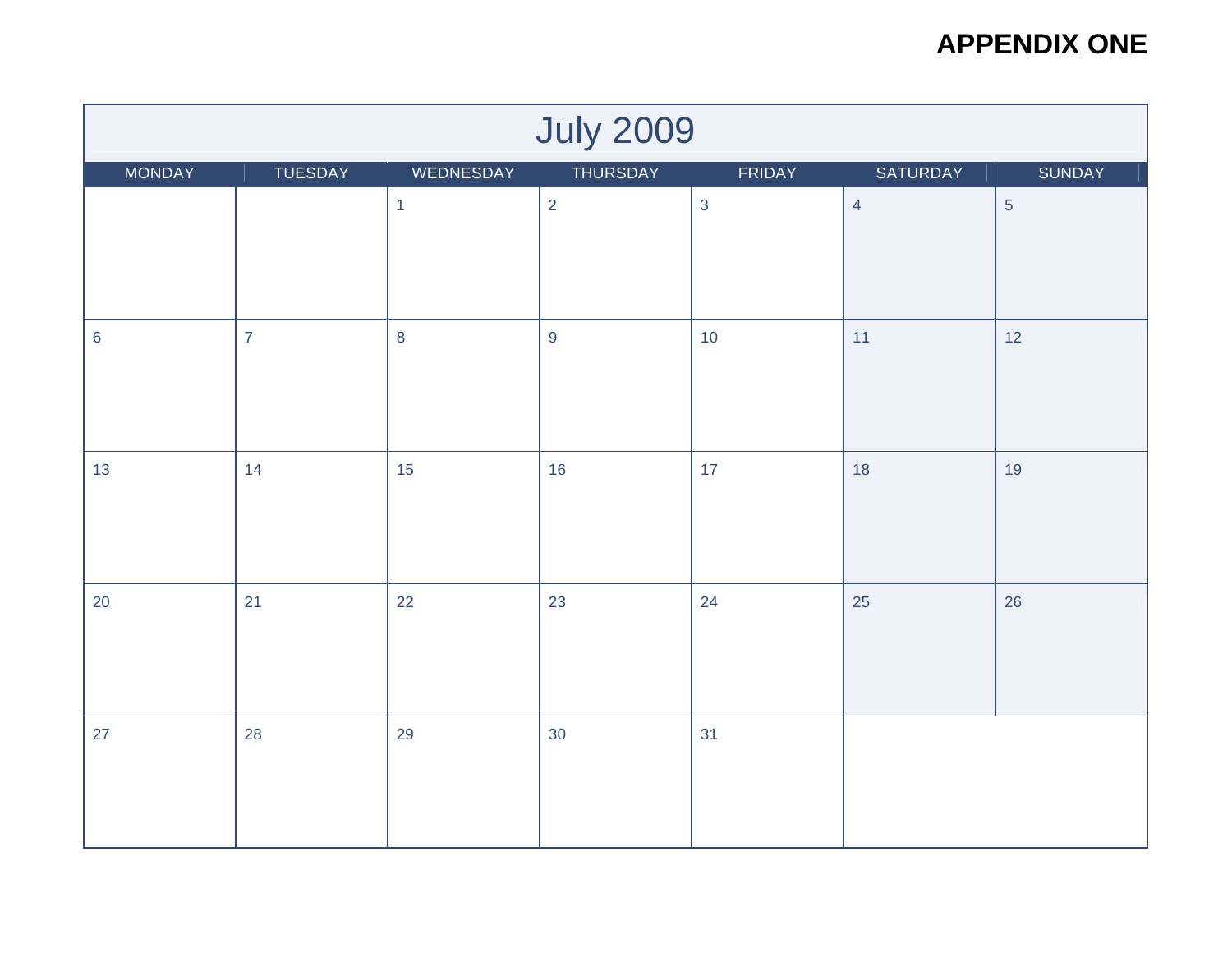| <b>August 2009</b> |                                                                                              |                                                                                                               |                                                                    |                |              |                |  |  |  |
|--------------------|----------------------------------------------------------------------------------------------|---------------------------------------------------------------------------------------------------------------|--------------------------------------------------------------------|----------------|--------------|----------------|--|--|--|
| <b>MONDAY</b>      | <b>TUESDAY</b><br>WEDNESDAY<br><b>THURSDAY</b><br><b>FRIDAY</b><br><b>SUNDAY</b><br>SATURDAY |                                                                                                               |                                                                    |                |              |                |  |  |  |
| 31                 |                                                                                              |                                                                                                               |                                                                    |                | $\mathbf{1}$ | $\overline{2}$ |  |  |  |
| 3                  | $\overline{4}$<br><b>Pre meeting</b><br>session                                              | 5                                                                                                             | $6\phantom{a}$<br><b>Strategy &amp; Policy</b><br><b>Committee</b> | $\overline{7}$ | $\bf 8$      | $\overline{9}$ |  |  |  |
| 10                 | 11<br><b>Pre meeting</b><br>session                                                          | 12                                                                                                            | 13<br><b>Strategy &amp; Policy</b><br><b>Committee</b>             | 14             | 15           | 16             |  |  |  |
| 17                 | 18<br><b>Pre meeting</b><br>session                                                          | 19                                                                                                            | 20<br><b>Strategy &amp; Policy</b><br><b>Committee</b>             | 21             | 22           | 23             |  |  |  |
| 24                 | 25                                                                                           | 26<br><b>Strategy &amp; Policy</b><br><b>Committee</b><br>(Annual Report)<br><b>Council meeting</b><br>5.30pm | 27                                                                 | 28             | 29           | 30             |  |  |  |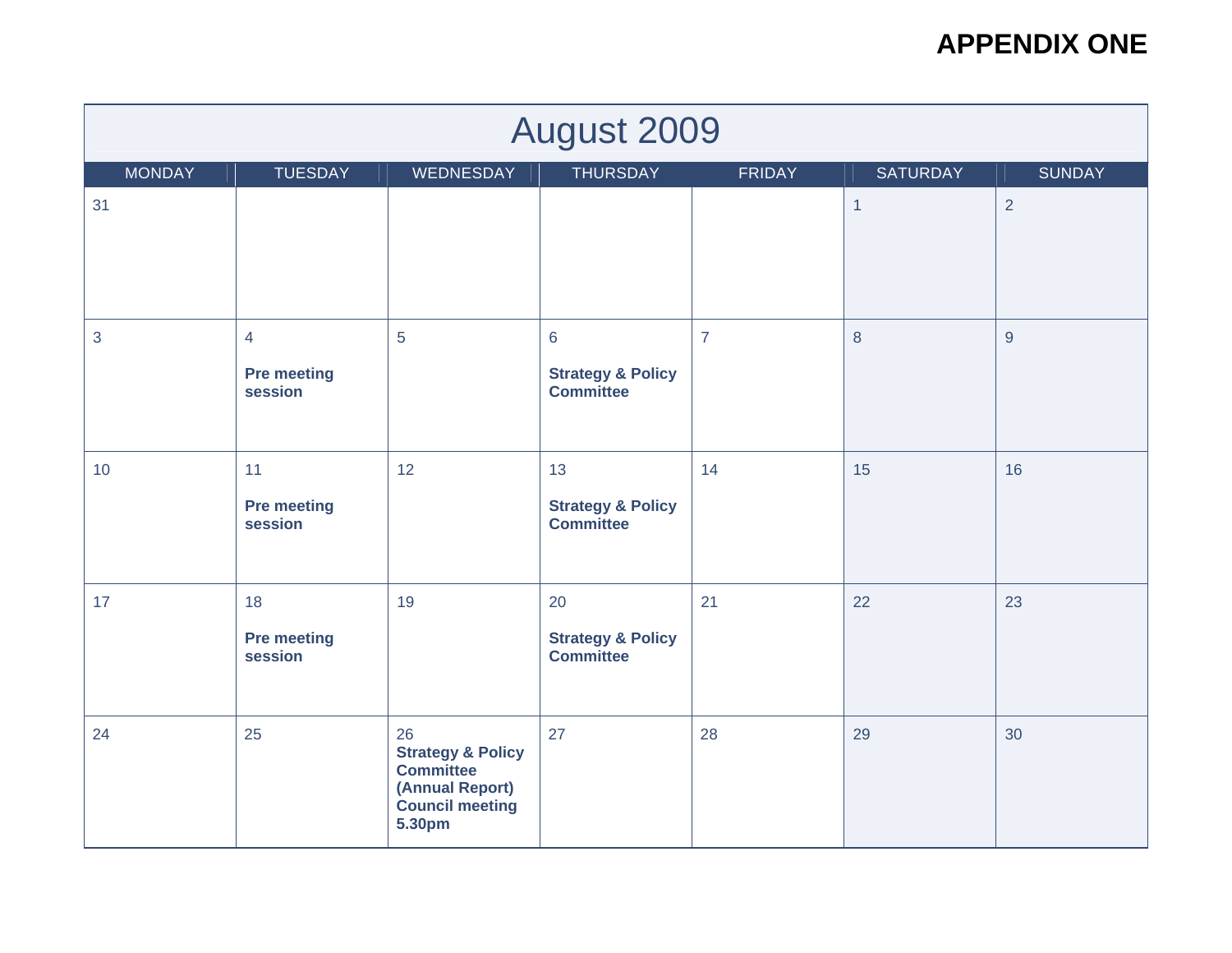| September 2009 |                               |                                  |                                                  |                |                |                |  |  |
|----------------|-------------------------------|----------------------------------|--------------------------------------------------|----------------|----------------|----------------|--|--|
| <b>MONDAY</b>  | <b>TUESDAY</b>                | WEDNESDAY                        | <b>THURSDAY</b>                                  | <b>FRIDAY</b>  | SATURDAY       | <b>SUNDAY</b>  |  |  |
|                | $\mathbf{1}$                  | $\overline{2}$                   | 3                                                | $\overline{4}$ | $\overline{5}$ | $6\phantom{1}$ |  |  |
|                | <b>Pre meeting</b><br>session |                                  | <b>Strategy &amp; Policy</b><br><b>Committee</b> |                |                |                |  |  |
| $\overline{7}$ | $\,8\,$                       | $\overline{9}$                   | 10                                               | 11             | 12             | 13             |  |  |
|                | <b>Pre meeting</b><br>session |                                  | <b>Strategy &amp; Policy</b><br><b>Committee</b> |                |                |                |  |  |
| 14             | 15                            | 16                               | 17                                               | 18             | 19             | 20             |  |  |
|                | <b>Pre meeting</b><br>session |                                  | <b>Strategy &amp; Policy</b><br><b>Committee</b> |                |                |                |  |  |
| 21             | 22                            | 23                               | 24                                               | 25             | 26             | 27             |  |  |
| 28             | 29                            | 30                               |                                                  |                |                |                |  |  |
|                |                               | <b>Council meeting</b><br>5.30pm |                                                  |                |                |                |  |  |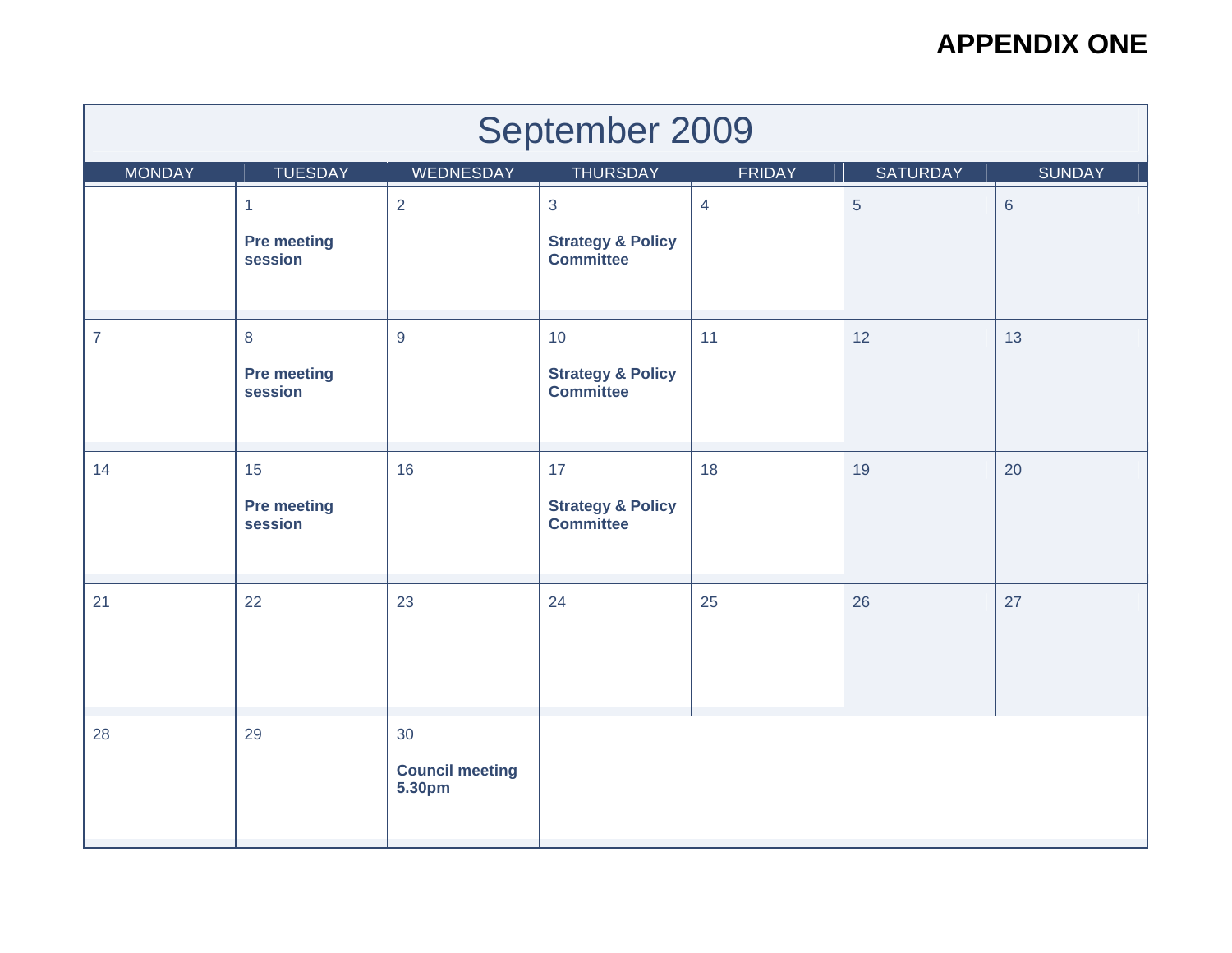| October 2009            |                                                  |                                        |                                                        |               |                 |                |  |  |
|-------------------------|--------------------------------------------------|----------------------------------------|--------------------------------------------------------|---------------|-----------------|----------------|--|--|
| <b>MONDAY</b>           | <b>TUESDAY</b>                                   | WEDNESDAY                              | <b>THURSDAY</b>                                        | <b>FRIDAY</b> | <b>SATURDAY</b> | <b>SUNDAY</b>  |  |  |
|                         |                                                  |                                        | $\mathbf{1}$                                           | 2             | $\mathbf{3}$    | $\overline{4}$ |  |  |
| 5                       | $6\phantom{1}6$<br><b>Pre meeting</b><br>session | $\overline{7}$                         | 8<br><b>Strategy &amp; Policy</b><br><b>Committee</b>  | 9             | 10              | 11             |  |  |
| 12                      | 13<br><b>Pre meeting</b><br>session              | 14                                     | 15<br><b>Strategy &amp; Policy</b><br><b>Committee</b> | 16            | 17              | 18             |  |  |
| 19                      | 20<br><b>Pre meeting</b><br>session              | 21                                     | 22<br><b>Strategy &amp; Policy</b><br><b>Committee</b> | 23            | 24              | 25             |  |  |
| 26<br><b>LABOUR DAY</b> | 27                                               | 28<br><b>Council meeting</b><br>5.30pm | 29                                                     | 30            | 31              |                |  |  |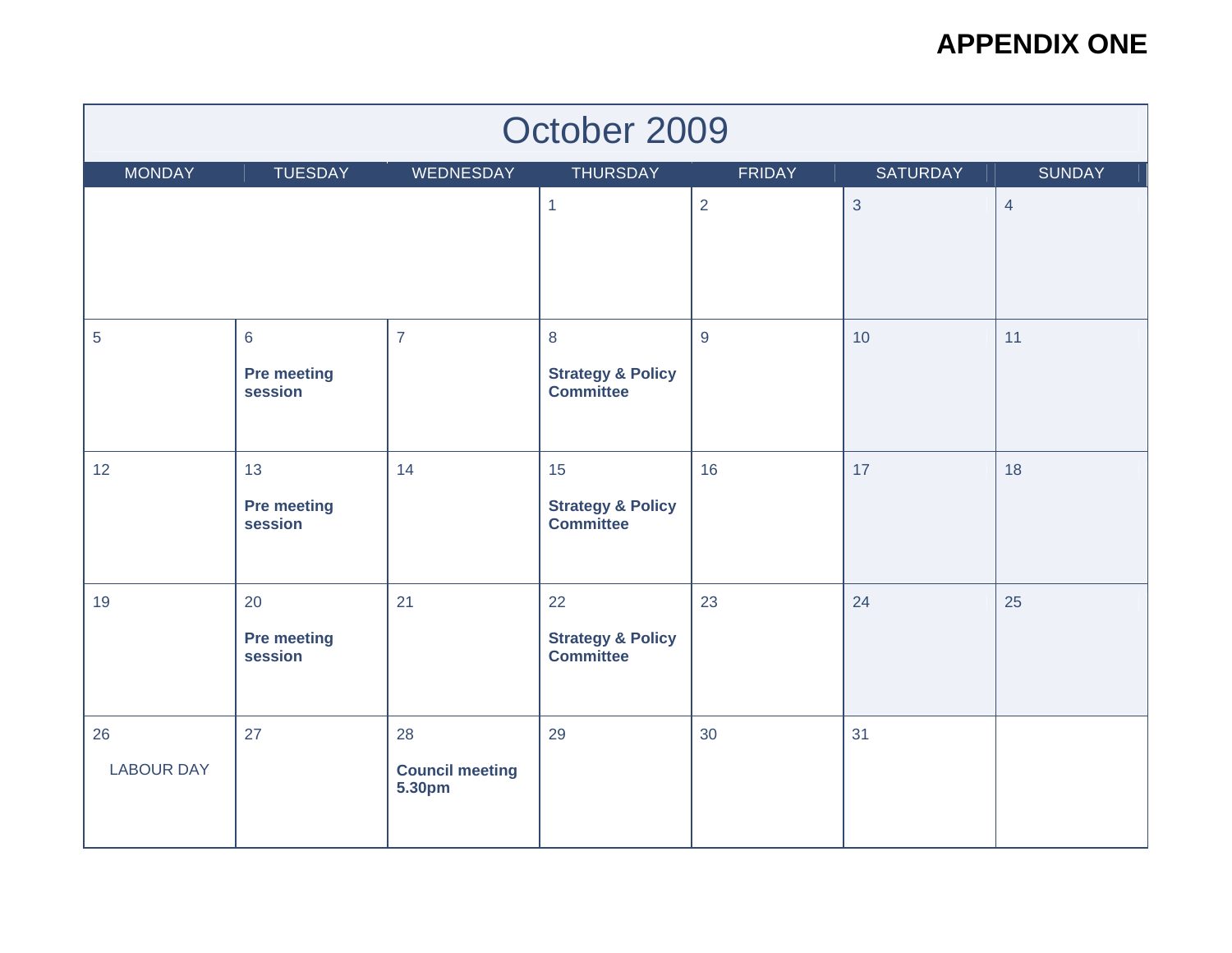| November 2009                                                                                          |                                                 |                                        |                                                        |    |                |                |  |  |  |
|--------------------------------------------------------------------------------------------------------|-------------------------------------------------|----------------------------------------|--------------------------------------------------------|----|----------------|----------------|--|--|--|
| <b>MONDAY</b><br><b>TUESDAY</b><br>WEDNESDAY<br><b>THURSDAY</b><br>FRIDAY<br>SATURDAY<br><b>SUNDAY</b> |                                                 |                                        |                                                        |    |                |                |  |  |  |
| 30                                                                                                     |                                                 |                                        |                                                        |    |                | $\overline{1}$ |  |  |  |
| $\overline{2}$                                                                                         | $\overline{3}$<br><b>Pre meeting</b><br>session | $\overline{4}$                         | 5<br><b>Strategy &amp; Policy</b><br><b>Committee</b>  | 6  | $\overline{7}$ | 8              |  |  |  |
| $9\,$                                                                                                  | 10<br><b>Pre meeting</b><br>session             | 11                                     | 12<br><b>Strategy &amp; Policy</b><br><b>Committee</b> | 13 | 14             | 15             |  |  |  |
| 16                                                                                                     | 17<br><b>Pre meeting</b><br>session             | 18                                     | 19<br><b>Strategy &amp; Policy</b><br><b>Committee</b> | 20 | 21             | 22             |  |  |  |
| 23                                                                                                     | 24                                              | 25<br><b>Council meeting</b><br>5.30pm | 26                                                     | 27 | 28             | 29             |  |  |  |